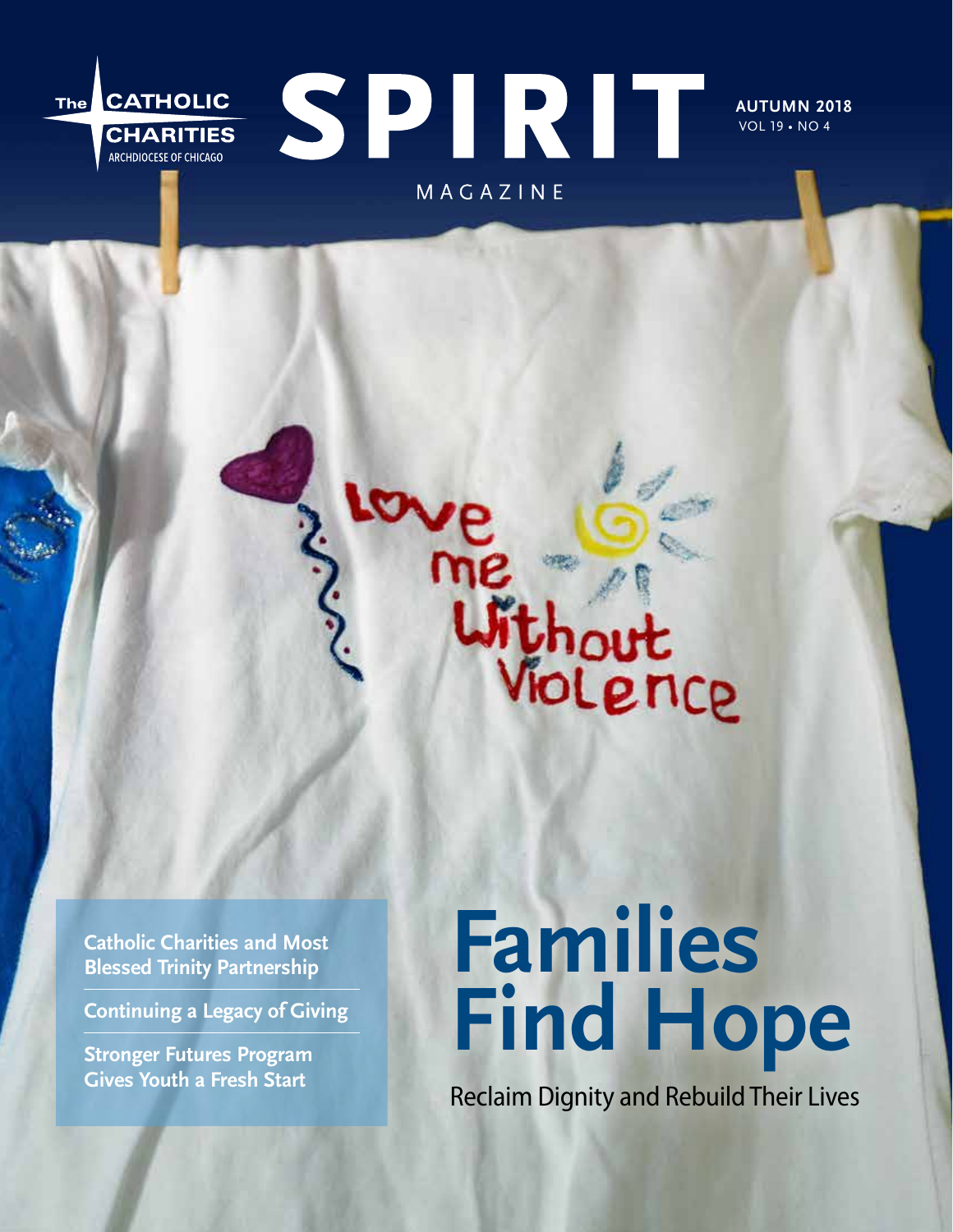**AUTUMN 2018** VOL 19 • NO 4

## **CONTENTS**

#### **COVER STORY**

# **Families Find Hope**

Reclaim Dignity and Rebuild Their Lives



#### **3 Monsignor Boland** *Hope is Found at Catholic Charities*

#### **4 Donor Profile** *Mary Ellen and Bob Kastenholz*

**18 Essay** *Akeam Jones* 



**Parish Profile** *Saint Mary's Parish*



**"Catholic Charities is committed to the compassionate care that Most Blessed Trinity parish has offered...Our additional resources will help maximize our impact."**

#### **Monsignor Boland**

*— On the new partnership of Most Blessed Trinity Parish and Catholic Charities*

#### **agency news**

- **13 Program Briefs**
- **14 Events**
- **16 Foundations**
- **17 Board Relations**

# SPIRIT **MAGAZINE**

**WRITERS Alissandra Calderon Mindy McFadden Walch PHOTOS** Catholic Charities Communications Department

**DESIGN Kathy Gabriel**

© Catholic Charities 2018 **Rev. Monsignor Michael Boland**

Administrator, President, and CEO *Spirit Magazine is published by Catholic Charities of the Archdiocese of Chicago for its friends, clients, and benefactors.*

**Phone (312) 655-7010 communications@catholiccharities.net** Postage paid in Chicago, IL 60654 Postmaster Send change of address to: Spirit Magazine, 721 N. LaSalle Street, Chicago, Illinois 60654

## **www.catholiccharities.net/spirit**

Find ccofchicago on: [] [] [] You [1]

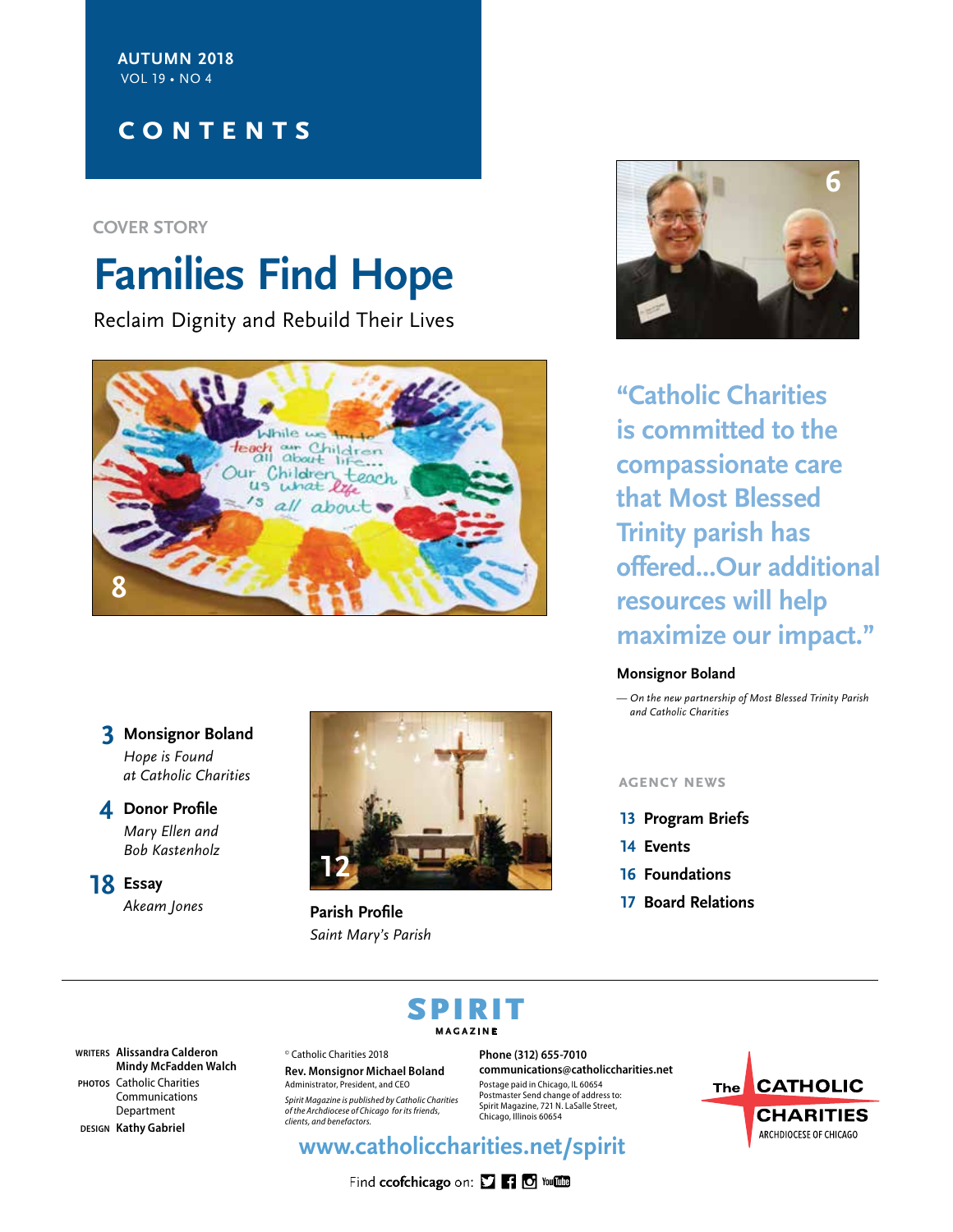#### **Rev. Monsignor Michael Boland**

PRESIDENT OF CATHOLIC CHARITIES

# **Hope is Found at Catholic Charities**

ften people come to Catholic Charities at the most difficult times of their lives. Hungry, afraid, hurting, alone, homeless, helpless, hopeless – it is Catholic Charities privilege to care for people at these desperate times, helping them rebuild their lives and restoring hope for the future.

In our century of serving people in crisis, Catholic Charities has learned that help must come in two forms. We must first meet any immediate basic needs for food, clothing, shelter, or safety. And then we must also offer comprehensive, holistic social services to address underlying issues and help people get back on a path to self-sufficiency.

This path to self-sufficiency is usually not easy, or straight, or lined with beautiful scenery. Sometimes the path can seem downright ugly and impossible. Becoming self-sufficient after experiencing homelessness, domestic violence, gang involvement, addiction, mental illness – or in the case of veterans, hand-to-hand combat – may take many months and lose its momentum from time to time. But no matter how many ups and downs or twists and turns the path takes, Catholic Charities walks with people, step-by-step on their journey to independence. Just like the Good Samaritan, we are



**"The path to self-sufficiency is usually not easy, ...Sometimes the path can seem downright ugly and impossible."**

there to pick them up, clean their wounds, and give them another chance at life.

In this issue you will learn about the many ways that Catholic Charities helps rebuild lives. Whether we are

shining a light on the darkness of domestic violence; helping people climb out of the depths of homelessness; finding employment and a new lease on life for youths who have been incarcerated or have dropped out of school; or helping veterans reclaim their independence and stability when they have so bravely fought for ours, Catholic Charities is there. We are there with the professional services and comprehensive support that is needed to truly restore dignity and bring hope for the future.

You will also read about many of the partnerships that enable Catholic Charities to be present for those most in need. I hope you will be inspired by the dedication of our featured donors, Mary Ellen and Bob Kastenholz; and the many men, women and children from St. Mary Parish in Riverside who so faithfully care for our neighbors in need. Catholic Charities is also very excited about our new partnership with Blessed Trinity Parish in Waukegan. Uniting our services in this community will be a blessing to all.

No matter what crisis, past actions, or circumstance leads people to our doors, Catholic Charities assures each and every person who seeks our help that hope is not lost. At Catholic Charities, hope is found!

#### **The Voice of Catholic Charities**

Listen to Monsignor Boland's reflections and perspective Tuesdays on WNDZ 750-AM from 8:30 to 9 a.m. and read his monthly column in the *Chicago Catholic* and *Keenager News*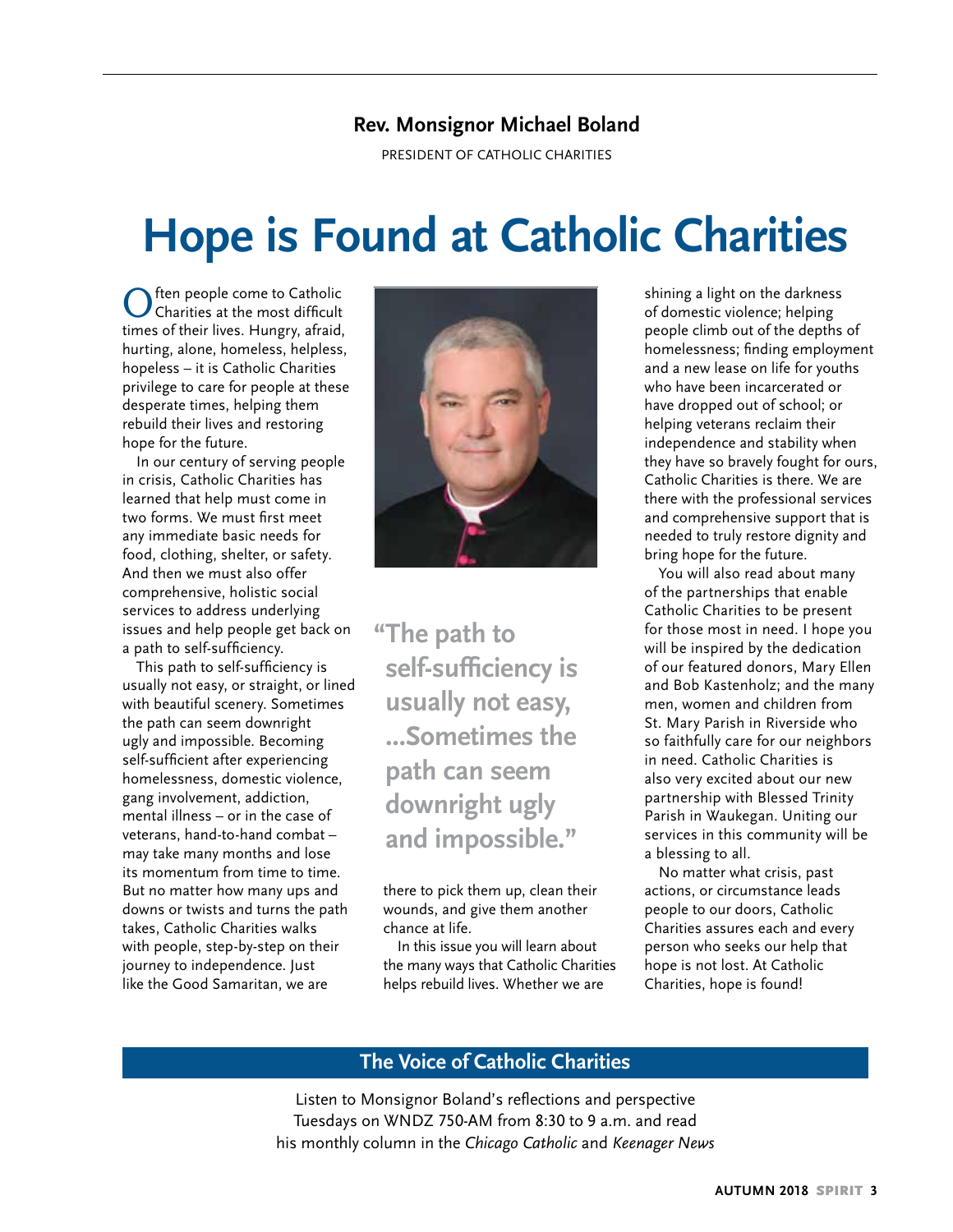**Mary Ellen and Bob Kastenholz**

# **Continuing a Legacy of Giving**

*The Kastenholzes honor the memory of Helen and Francis Kastenholz with love of family, tradition, and commitment of helping those in need.*



 $\begin{array}{l} \prod \mathsf{magine} \text{ an intricately wove} \\ \text{tapestry, with each thread} \end{array}$ magine an intricately woven representing acts of kindness and unselfishly giving of one's self to helping the less fortunate. This tapestry is symbolic of the generosity of Mary Ellen and Bob Kastenholz. They continue to weave threads of what Mary Ellen describes as the fabric of their lives, largely due in part to the commitment to help others instilled by Bob Kastenholz parents, Helen and Francis. From 1982 to 1984 Francis Kastenholz served as President (Chair) of the Board of Directors.

On a recent bright and sunny fall morning in Chicago's Austin neighborhood, Monsignor Boland blessed the Peace Garden at the Tolton Center in honor of Helen and Francis Kastenholz. "We are grateful for Helen and Francis Kastenholz who served as perpetual examples of the selfless, unconditional love of parents for their children and grandchildren," said Monsignor Boland.

Mary Ellen and Bob were joined by their family to witness the tribute. "The visibility of this garden in the community, anti-violence, social justice, were important issues to

**"The best way of teaching is what my father-in-law did, he just did it, and we all learned from that."**

#### **Mary Ellen Kastenholz**

my parents," said Bob. "The peace garden was the perfect way to honor their memory and their legacy."

A legacy that continues through the dedicated service of Mary Ellen and Bob, who have called Catholic Charities home for more than 20 years. Whether serving on the board, starting clothing rooms, chairing event committees and raising funds through golf outings, the Kastenholz continue to lead by the example of Helen and Francis.

"My father-in-law really started something, his example was really in doing not about talking'" said Mary Ellen. "I just knew when the time came for me, I wanted to become actively involved in the organization."

The Kastenholzes continue to build on their works of giving by having their children and other family members involved. "The nice thing about Catholic Charities is they provide a lot of service opportunities that bring families together," said Bob. The family has come together during the Celebration of Giving and recently filled toiletry kits for the Pope Francis ministries' shower program. Their children continue their involvement through the Junior Board and Mary Ellen and Bob's daughterin-law is in her second year as chair of the Casino Night fundaiser for the Catholic Charities Junior Board.

Asked about why it's so important to keep families involved in giving, Mary Ellen says, "The best way of teaching is what my father-in-law did, he just did it, and we all learned from that. We want so much for our children, to see the good, but to be part of the good."

#### **PHOTOS (**LEFT TO RIGHT)

A plaque installed at the Tolton Center Peace Garden honoring Helen and Francis Kastenholz

Mary Ellen and Bob Kastenholz

The Kastenholz family and Monsignor Boland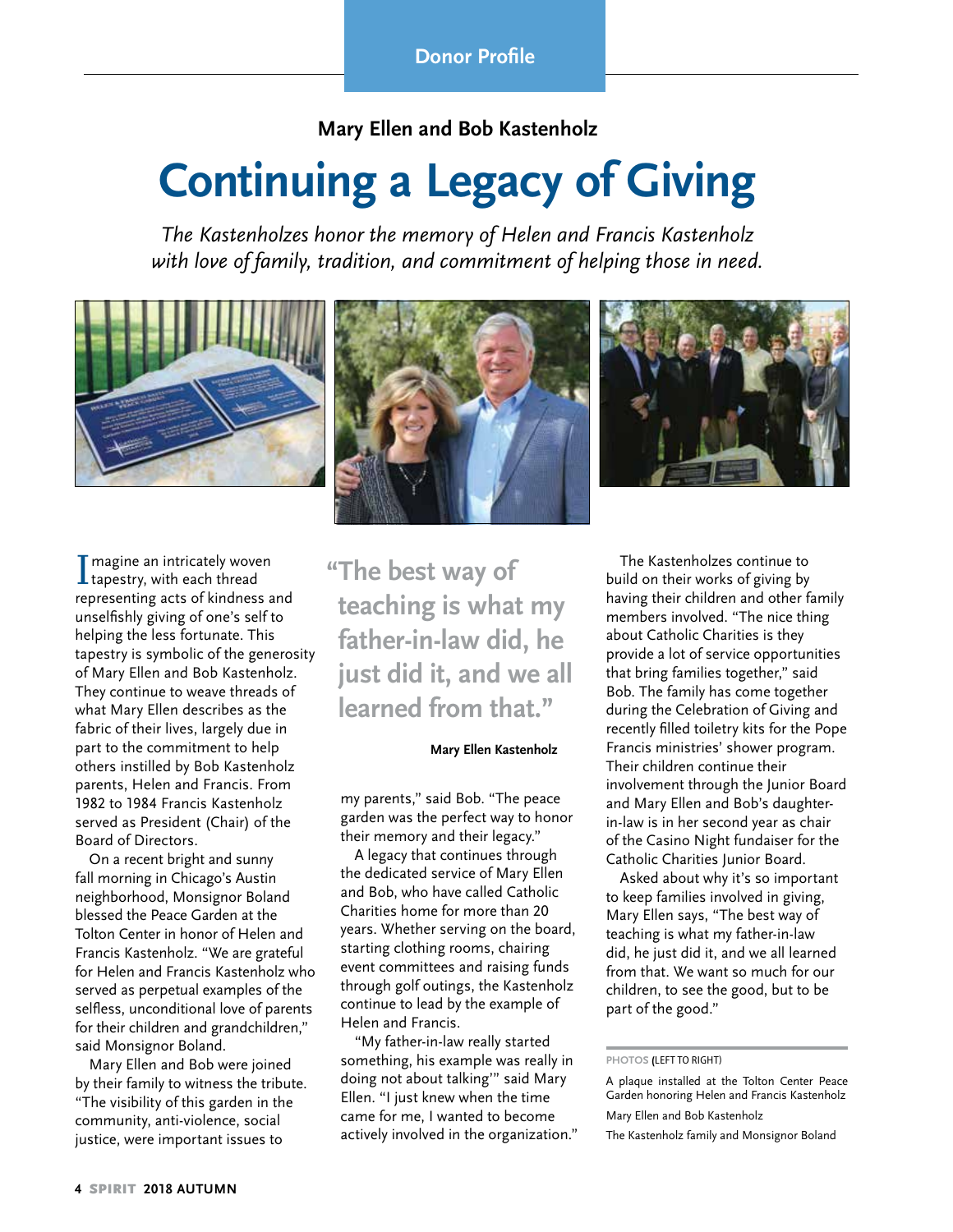# **Support Catholic Charities with a Gift that Pays You**



**A charitable gift annuity is for Catholic Charities supporters who want to make a gift and receive secure, stable income for life.**

- **With our high payout rates you may receive more income than you are currently earning from your investments.**
- **• Receive an immediate tax deduction for part of your gift.**
- **• A portion of the annuity payments are tax-free.**

Payments are a fixed amount and depend on the number of beneficiaries (up to 2) and their ages. Minimum age is 55. Minimum amount is \$10,000 in cash or stock.

Sample rates, based on your current age: age 65 – 5.6%; age 70 – 6.1%; age 80 – 7.8%.

# **A gift annuity is easy to set up. We're happy to help.**

## **Contact us without obligation**

#### **Margaret Hughes**

*Director of Individual and Plannned Giving*

**(312) 655-7012 • mhughes@catholiccharities.net**



www.catholiccharities.net

Find ccofchicago on: **DF1 O** You **COD**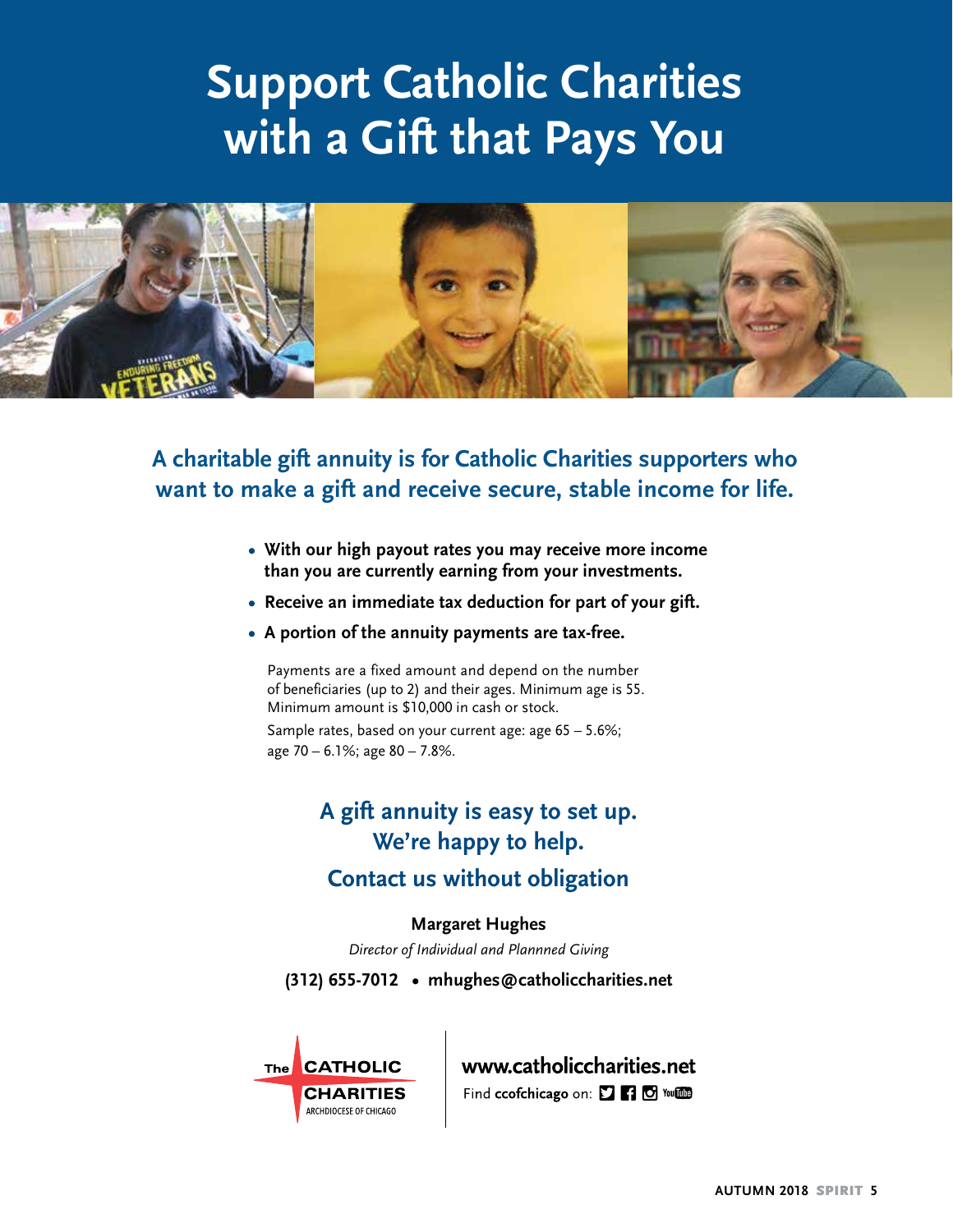# **Catholic Charities and Most Blessed Trinity Expand Services through Partnership**

Monsignor Boland and<br>Father Tim O'Malley of Most Blessed Trinity Church in Waukegan welcomed community members to an open house at The Community Center on September 18 to celebrate a new partnership of social services in the Lake County area. Community members learned about the expansion of programs and resources and were treated to refreshments and a colorful performance by a local Mexican folkloric children's dance group.

The new partnership serves as a way to support families and their basic needs through additional programs offered at Most Blessed Trinity. The parish serves more than 25,000 families in Waukegan and



surrounding communities at its soup kitchen and food pantry. Catholic Charities is partnering with the parish for its social service programs at The Community Center and House of Peace shelter – a safe haven for women and children overcoming domestic and interpersonal violence.

"Catholic Charities is committed to honoring the legacy of compassionate care that Most Blessed Trinity parish has offered through its programs," said Monsignor Boland.



"Our additional resources will help maximize our impact on the lives of clients and guide them on their journey to self-sufficiency."

Sharing similar missions of serving people with love and compassion, the services offered through the new partnership will enhance the ability to serve women, men and children who need the help.

"To walk with Jesus is to walk with the poor," said Fr. O'Malley. "Our partnership with Catholic Charities allows Most Blessed Trinity to work together to bring positive change to families and individuals in need. Our abundance of services helps restore faith in the community."

For Carla Gutierrez, her passion for social work and community outreach has led her to what she considers her dream job as program supervisor for The Community Center.

"Through the new parish partnership, The Community Center is now able to offer a range of services not just available to our immigrant and refugee population, but to the community in general," said Gutierrez. "It has become a main hub in the community for

(BOTTOM LEFT) A local Mexican folkloric dance group prepare to perform at a partnership open house at The Community Center.

(TOP) Karen Daniels,Debby Lambert, and Jan Elwart stand in front of artwork created by former residents of House of Peace.

helping those in need."

Catholic Charities new partnership has expanded programs that not only support immigrants but build strong family and community support systems.

A much needed program and source of support for survivors of domestic violence in the community is House of Peace. The program is a six-month shelter program for residents of Lake County and serves 12-15 women and 30-40 children each year. The clients receive individual mental health counseling, self-esteem classes, and group counseling in both English and Spanish depending on the client's need.

"The House of Peace has helped numerous families heal, regain selfconfidence, establish a network of support, and become independent to maintain a healthy livelihood free of abuse," said Donna Drinka, program director for House of Peace.

Since the open house, more community members and local agencies have expressed interest on learning more about the continuum of services to provide a better future for families in Lake County.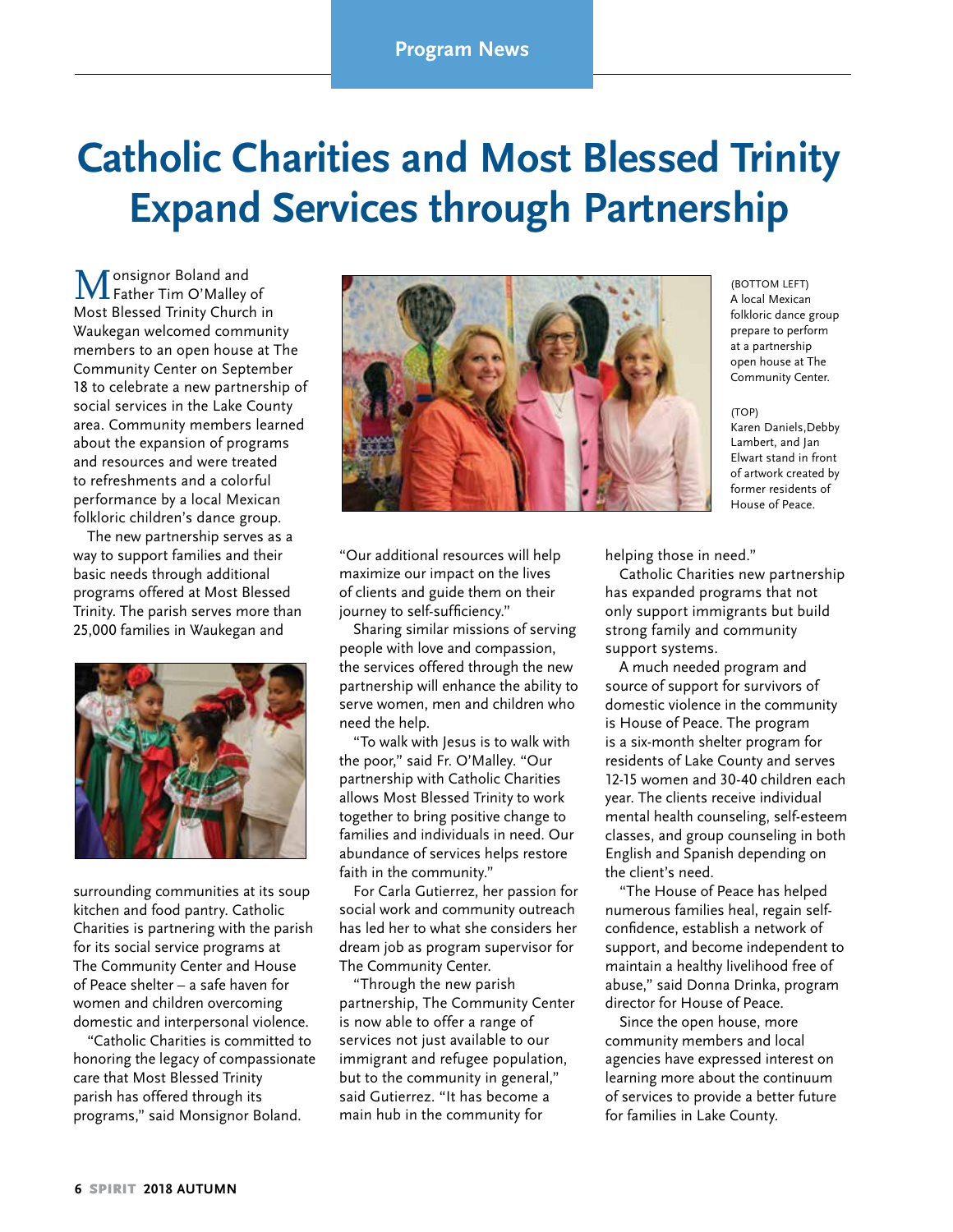# **Stronger Futures Program Gives Youth a Fresh Start**

or youth who have not completed high school, or been incarcerated or involved with the justice system, getting a fresh start can be overwhelming – and to some, it can feel insurmountable. Unemployment among young people continues to be high, with young African American males facing a 40% unemployment rate. But now, thanks to a grant from the City of Chicago's Department of Family and Support Services and funding from private donors, Catholic Charities can work with these youth to help them find employment and give them the supports they need to rebuild their lives.

The Stronger Futures Program is targeted to unemployed youths between the ages of 18-24 years old who are either justice-involved (including having a criminal record, arrests, or incarceration) or do not have a high school diploma or GED, or both. At least 75% of the participants are male. "We are excited to work with this group of youths," says Gina Cleggs, associate vice president, Community Development and Outreach Services. "This is the group that is not connected to any type of supports, and it is so important that we reach them."

 The program serves the Little Village and South Lawndale neighborhoods and is based out of Catholic Charities WIC Center at 2400 S. Kedzie, but it's truly a mobile program. "Many of the youths have been gang-involved and we have to be very cautious about them



**Some of the youth tell us that without this program, they would still be out there on the corner.** 

crossing gang territory," explains Gina. "We will meet them wherever they feel comfortable."

Each participant is assigned a Catholic Charities job coach and the two meet weekly to work on an Individualized Action Plan. The plan helps them think about their goals for the future, and covers a broad range of life issues that may potentially prevent successful employment including unstable housing, education and training needs, mental health issues, addiction, child care, and concerns about personal safety. Strategies are

developed to overcome obstacles, and participants are connected with a variety of needed support and resources. All participants take part in workshops where they learn specific job skills such as resume writing and job search techniques.

While they are looking for employment, participants receive a \$100 per week stipend, transportation assistance, and help covering the costs of work boots, uniforms, or other items needed to begin a job. Catholic Charities connects them to employers in a variety of industries including food service, retail, security, and manufacturing.

 "Some of the youth tell us that without this program, they would still be out there on the corner. They don't really know what else to do," Gina explains. "This program helps them see that their past is their past, but with hard work and consistency, they can still have a strong future."

#### **For More Information or to Support Stronger Futures**

Catholic Charities • 2400 S. Kedzie • Chicago **Ann de Cruz (773) 251-6321**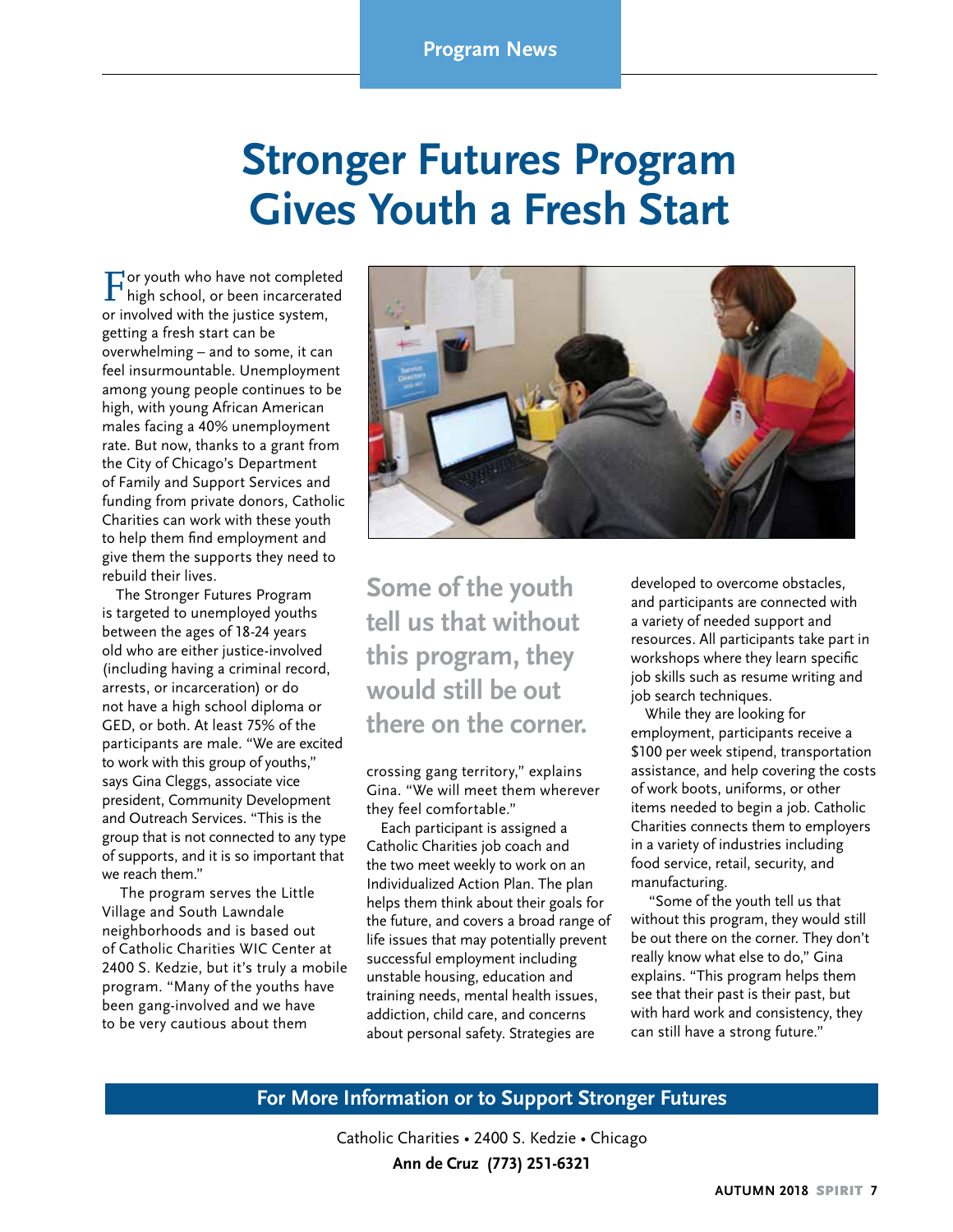# **Families Find Hope Reclaim DIGNITY Rebuild Their LIVES**



Located in a quiet neighborhood north of Chicago, a peaceful enclave has opened its doors and its heart to families with little or no source of income and often with no place to live other than to return to an abusive relationship. The complex is a safe space where survivors of homelessness and domestic violence reclaim their dignity and rebuild their lives.

Beautifully landscaped and extensive grounds surround this campus where two large shelters stand alongside one another. Near the front steps of one of the shelters, a mother is playing with her toddler and just a few feet away small trees are shedding their leaves, in their place are tiny purple ribbons – a symbol of awareness, hope, and survival.

Three years ago, Catholic Charities of the Archdiocese of Chicago brought together House of the Good Shepherd, one of Chicago's first domestic violence/shelter programs, with Madonna House, an emergency homeless shelter. Although both houses shared the same location, there had been little collaboration between the two programs. That changed when Catholic Charities stepped in.

In June 2015 Sister Jean Kielty took the helm of overseeing both House of Good Shepherd and Madonna House. Together with a dedicated staff and numerous community partners, Sr. Jean began integrating services to benefit all clients residing on the campus. The resources and supports needed to stabilize the families' lives are often interwoven and similar so combining resources and expanding services at both shelters was a natural fit.

According to Sr. Jean, "We assist our families in accessing legal assistance, traumainformed counseling, addiction services, education, child welfare, immigration, housing, employment, plus health and medical services. Residents share family outings to holiday parties and indoor and outdoor enrichment activities throughout the year. Ultimately we want our families to increase their learning, earning, and caregiving potential in a secure, nurturing environment."

Many women and children find themselves at House of Good Shepherd through referrals or recommendations from local domestic violence emergency shelters. An initial call or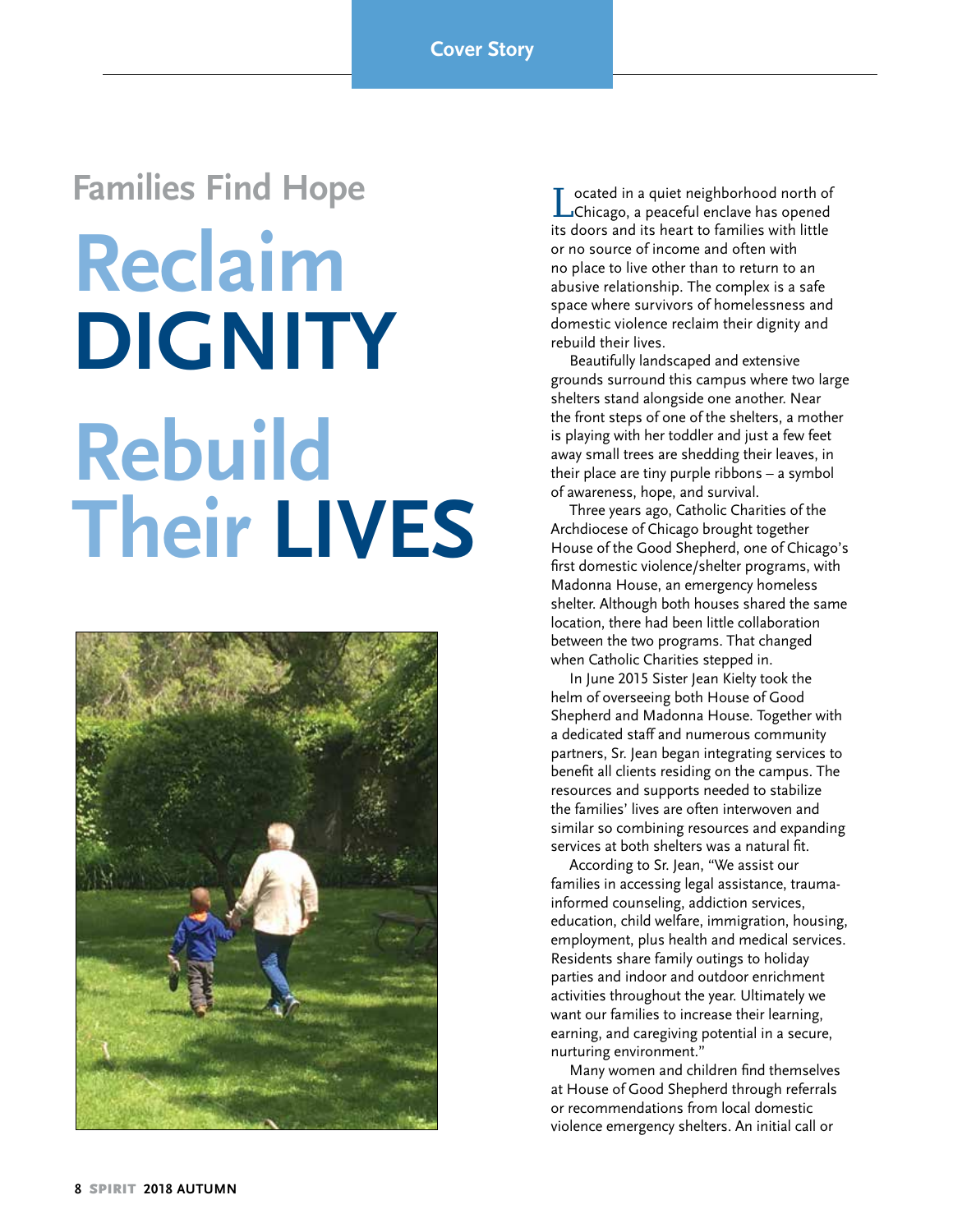intake by a clinician helps assess the needs of the women and children. The next step is an in-person interview to determine goals for the women and explain the structure of the intensive healing and recovery program, including counseling.

"The clients have a case manager who helps with having the women adjust to life at Good Shepherd, a lot of emotional support goes into case management," says Kelly Vaughan, clinical supervisor at House of Good Shepherd. "For us, I think it's important that clients don't have to feel like they have to share everything about themselves with a case manager, so it's important for them to have that private, confidential space. It helps clients become more independent because they don't have only one person that they're always going to, but learning to have their needs met by multiple people, I think it does break the isolation where they don't think they just have to go to one person."

Women from House of Good Shepherd participate in a rigorous, 12-week adult education program featuring coursework in ESL, GED, job training as well as support groups where women and mothers from Madonna House can also participate. One key program is the financial literacy component. Through a series of activities, participants learn basic skills to become financially independent. On average, 75-80% of survivors leave House of Good Shepherd with \$1,500 to \$3,000 in savings.

"We help the women budget their finances and save based on their income," says Lizette Olvera, education supervisor for House of Good Shepherd. "The goal is to help them build trust, feel empowered and to say 'I'm able to make it, even if it's a little, if I budget correctly I have that financial independence to help me not go back to an abusive relationship' or in the case of Madonna House, 'help me be independent'."

The children are also included in



campus programming. They too can be exposed to trauma from a domestic violence situation and House of Good Shepherd provides meaningful activities that help bring a sense of normalcy and happiness.

"She's able to be a kid." That's how Angela\* describes how her 10-yearold daughter feels at House of Good Shepherd. Angela became a resident of House of Good Shepherd a little over a month ago. She describes the feeling of a big burden lifted off her by being enrolled in the program.

"I am now able to open up, be myself, and talk about some of the things that I have been through. And it's only because of the programs that they offer here," says Angela. "For the person that really needs them and is willing to move on and rewrite a chapter in their life the programs work a lot."

While only at House of Good Shepherd for a short time, Angela credits her daughter for her continued strength and perseverance. "She told me the other day, 'mom I'm so proud of you' and what she didn't know is that from what we were going through, going from shelter to shelter, she was my backbone," says Angela. "And she kept on pushing me and she gave me a reason to get out of it and get help, to escape it."

Angela is thriving at House of Good Shepherd and is using her experience as an avenue of advocacy for domestic violence awareness. She is continuing her education to pursue a degree in counseling to help others in similar

**CONTINUES PAGE 10**

#### **DOMESTIC VIOLENCE Impact on Immigrants and Refugees**

**Domestic violence affects women and children of all walks of life, including men. Immigrants and refugees who are faced with domestic violence circumstances can often feel isolated and helpless due to language barriers, cultural barriers and fear of an unknown environment, but Catholic Charities Immigration and Naturalization Services program offers a safe and supportive network of services. The Immigration Survivors Project provides legal assistance and safety planning with immigrant, refugee and undocumented survivors of domestic violence.**

**In collaboration with other agencies, community based services and referrals – at times from House of Good Shepherd; the project has helped 300 survivors obtain legal status and citizenship through the Violence Against Women Act.**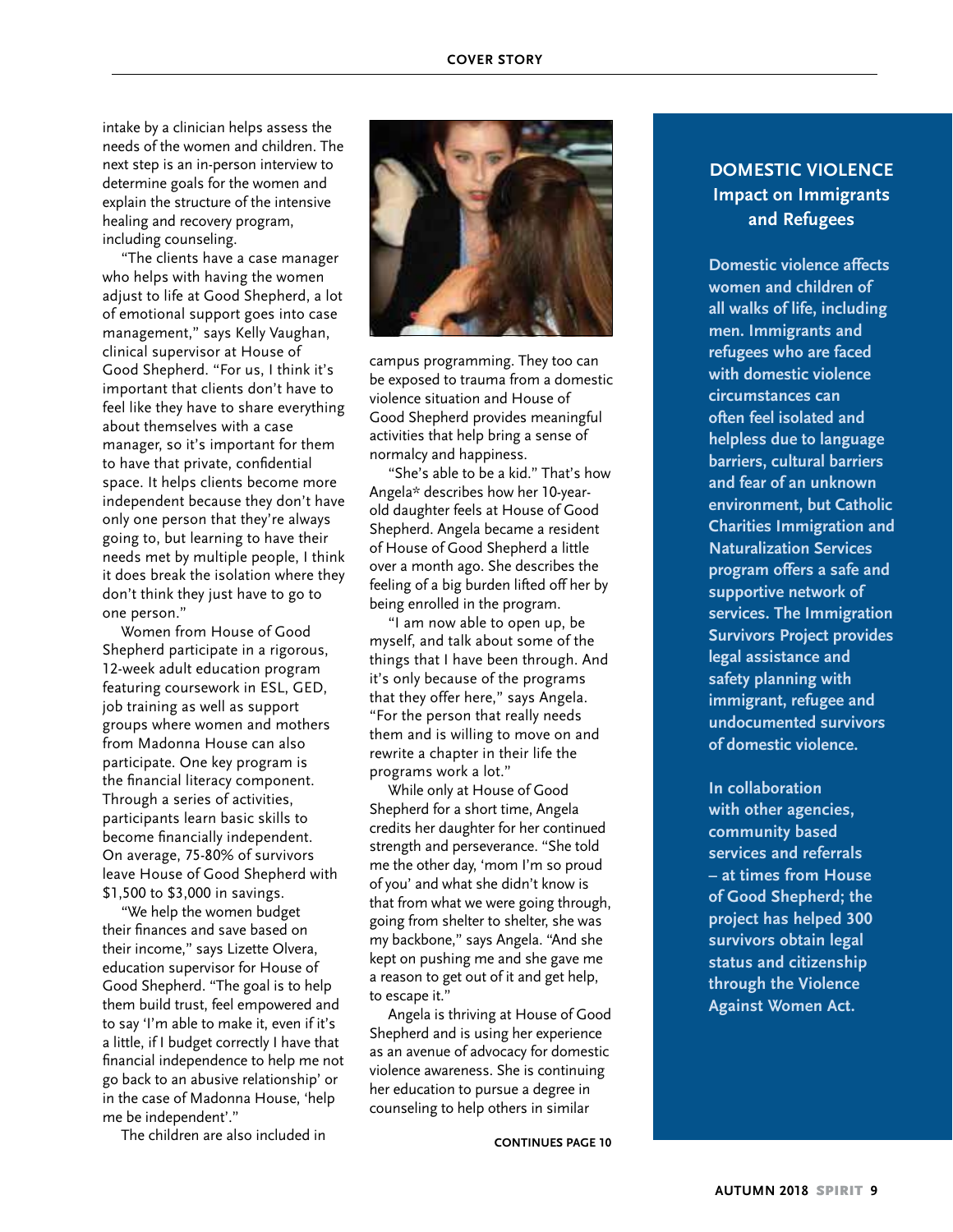

situations. "Everybody's story is different, but we're the same because we're all survivors."

Each woman's stay at House of Good Shepherd is unique to their personal and family needs. The program has no imposed lengths of stay and women like Angela can take as little as one month to start to feel confident in their journey of healing and recovery. But for others, it can take longer where each House of Good Shepherd staff member provides compassionate support to each survivor.

On a recent late afternoon at House of Good Shepherd, you see a mother waiting for her child to be dropped off at the school bus, another mother is returning from work, carefully pulling into her parking spot and on her way to pick up her children from the onsite day care. A normal routine for many parents, but for these women, it is a sense of accomplishment and a routine that they never thought they could do.

Lauren\*, a young mother of two children, has been with House of Good Shepherd for 9 months. She arrived at the shelter scared and resistant, with a then 2-year-old child and a baby on the way. Lauren felt a void that soon was filled with the love and support by staff.

"They helped me a lot. They gave me a baby shower, helped me with formula and diapers, they're very supportive," says Lauren. "I don't have that support system with my family so

they make up for it."

Additional support services include the unique access to a licensed child care center on site, just steps away from where the women live. The House of Good Shepherd is the only domestic violence shelter in Chicago with a licensed on-site child care center. This is crucial as it allows the women to focus on their classes and work while they are comforted knowing their children are in a safe environment nearby. The challenges of finding appropriate child care can become a daunting task for mothers who find themselves in domestic violence situations.

Through continued support of House of Good Shepherd, Lauren has gone back to school, saved enough money to buy a car, and has a fulltime job. These accomplishments are stepping stones in Lauren's journey of independence, something she didn't think she could achieve when she fled from her domestic violence situation. Catholic Charities has helped Lauren stay encouraged and restore her faith.

"I didn't think I would be able to be such a great mother and to support my children, and to stay safe," says Lauren. "I didn't think I would be able to leave him, I didn't think I would be able to make it, but I am, I'm doing it."

**"I am now able to open up, be myself, and talk about some of the things that I have been through. And it's only because of the programs that they offer here."**

**— Angela** *Resident at The House of the Good Shepherd*

**"I didn't think I would be able to be such a great mother and to support my children, and to stay safe. I didn't think I would be able to leave him, I didn't think I would be able to make it, but I am, I'm doing it."**

**— Lauren** *Resident at The House of the Good Shepherd*

#### NOTE:

*\*Client's name in story has been changed for their safety.* 

**PHOTOS**

<sup>(</sup>PG 8) Volunteer walks with son of resident. (PG 9) Caseworker counsels resident. (PG 10) Art project created by children of residents.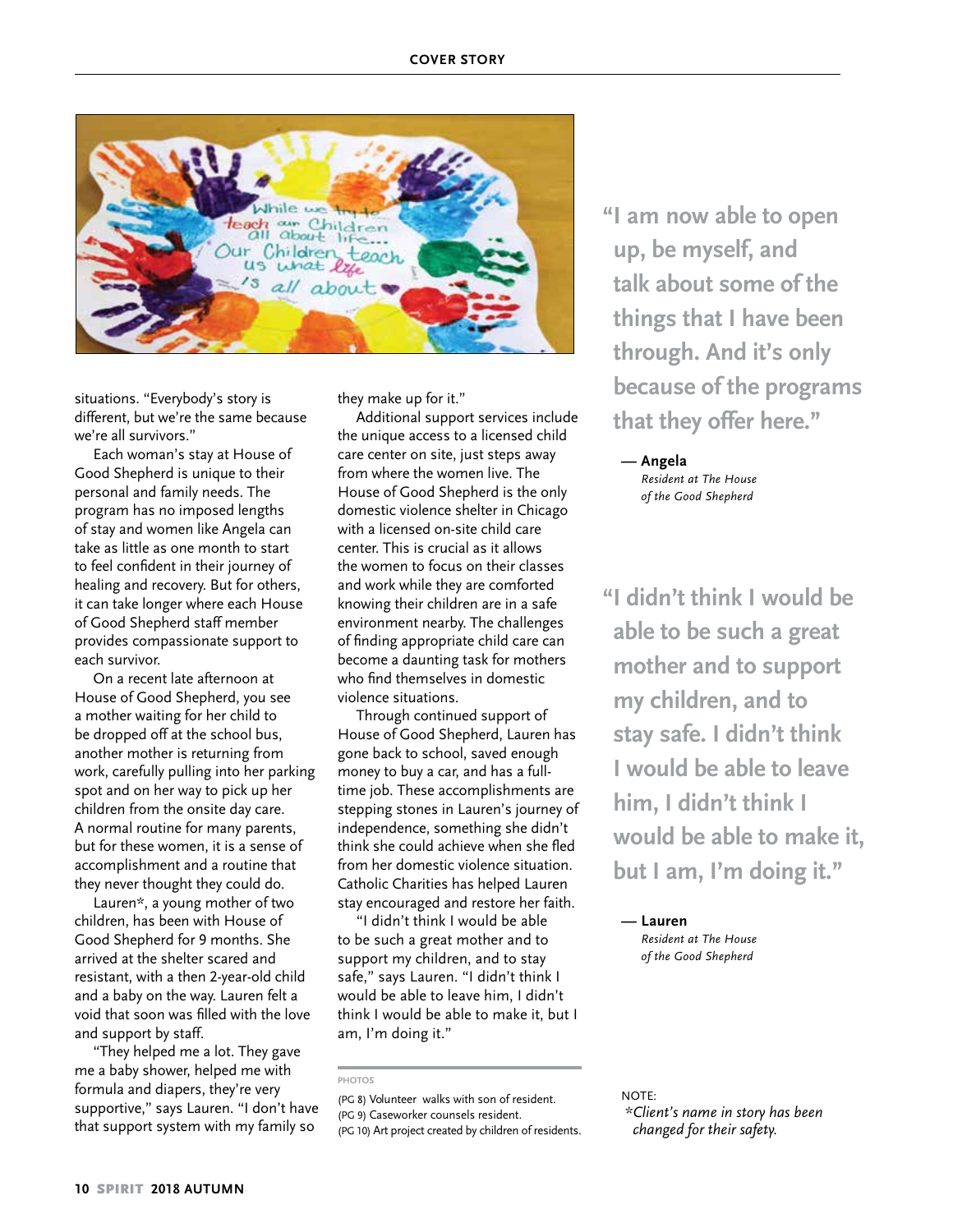# Hope is Found



Hope is found all around us and it is precisely at this time we must share this hope with all those we encounter.

By supporting Catholic Charities, you embody the The Good Samaritan, taking care of the scared, wounded, sick, abused, or forgotten.

Your gift is the only reason we are able to offer alternatives that will change entire communities and inspire hope for the future.

# **Will you be a Good Samaritan and help today?**

**Ways** to Give

#### **DONATE TODAY**

**PHONE (312) 948-6087 ONLINE www.catholiccharities.net/donate BY MAIL** *Send your donation to our lockbox:* **Catholic Charities 75 Remittance Dr, Ste 1623 Chicago, IL 60675-1623**



www.catholiccharities.net Find ccofchicago on: [] [] [] You [1]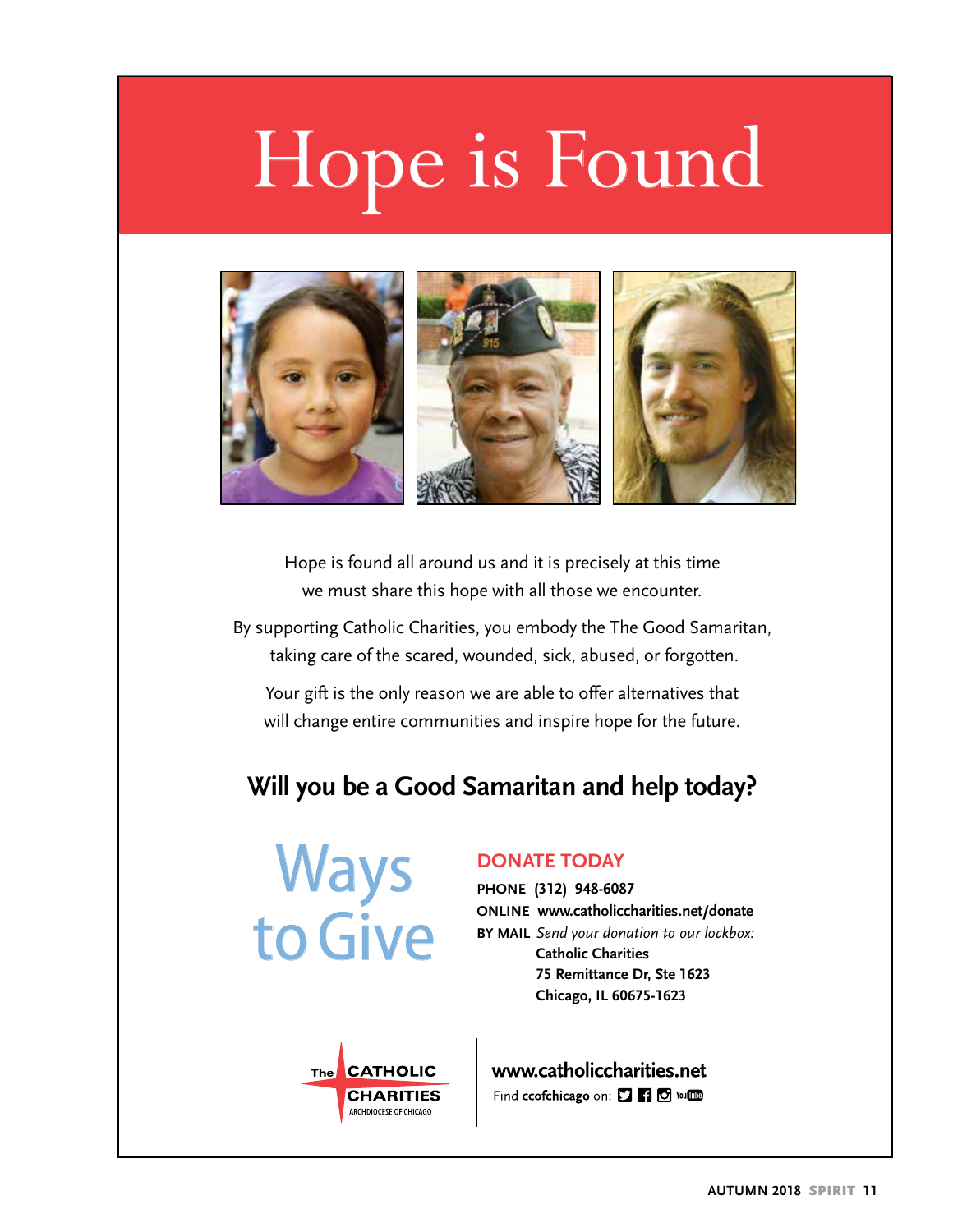## **Saint Mary's Parish**

RIVERSIDE, ILLINOIS

# **Parish Community Faithfully Serves Those Most in Need**

"They do so much for Catholic  $\mathsf L$  Charities. I'm not sure what we would do without them." That's what Esmeralda Zepeda, Catholic Charities Regional Director for the West Region, says about St. Mary's Parish in Riverside.

Between volunteering at Catholic Charities food pantry in Cicero; volunteering at the Greater Chicago Food Depository so Catholic Charities can receive discounted food costs; donating professional clothing for our clothing room; sponsoring refugee families; generously giving to the Catholic Charities Mother's Day Appeal each year; making and serving dinner to veterans at the Bishop Goedert residence; and conducting drives for coats, back packs, cleaning supplies, and snacks for Catholic Charities after-school tutoring program, St. Mary's has become an integral part of Catholic Charities services.

"People rely on Catholic Charities. They trust that we are going to have that warm coat, the back pack their child needs for school, or food to help them get through the month. St. Mary's helps us be that reliable presence. They are truly carrying out the mission to serve the community right alongside of us," Esmeralda explains.

 Thanks to a very active Service Outreach Committee, service has become part of the parish culture. The Committee coordinates a wide array of service projects throughout the year with many different organizations and spearheads the annual Parish Action Day. The parish also has a dedicated Garden Ministry,



**"People rely on Catholic Charities. They trust that we are going to have that warm coat… back pack their child needs…food to help them get through the month."** 

> **— Esmeralda Zepeda** West Region Director

whose hard work to beautify outdoor spaces is enjoyed by many.

 "Service is what we're called to do," says Pastor Fr. Tom May. "We are always looking for ways to help parishioners live out their faith. Service helps get the Gospel message into their hearts."

 Pat Madai, chair of the Service Outreach Committee says, "I am overwhelmed with how people respond. I am so thankful that our parishioners want to be involved. I see them bringing their children and I think it's such a powerful teaching moment — not only for the children, but for us as adults to see how the parents want to instill the message in their children. We are very blessed."

 Deacon Randy Belice explains that "We are called to be a visible presence of Christ in the world. We are looking for the face of Christ in those we serve, and we become the face of Christ to others. Serving with Catholic Charities helps parishioners have that conversion experience."

 Catholic Charities is extraordinarily grateful for our partnership with St. Mary's. We are blessed to work with them to bring the Gospel to life!

**PHOTO**

Volunteer prepares for bake sale raffle to raise funds for Catholic Charities Veteran housing.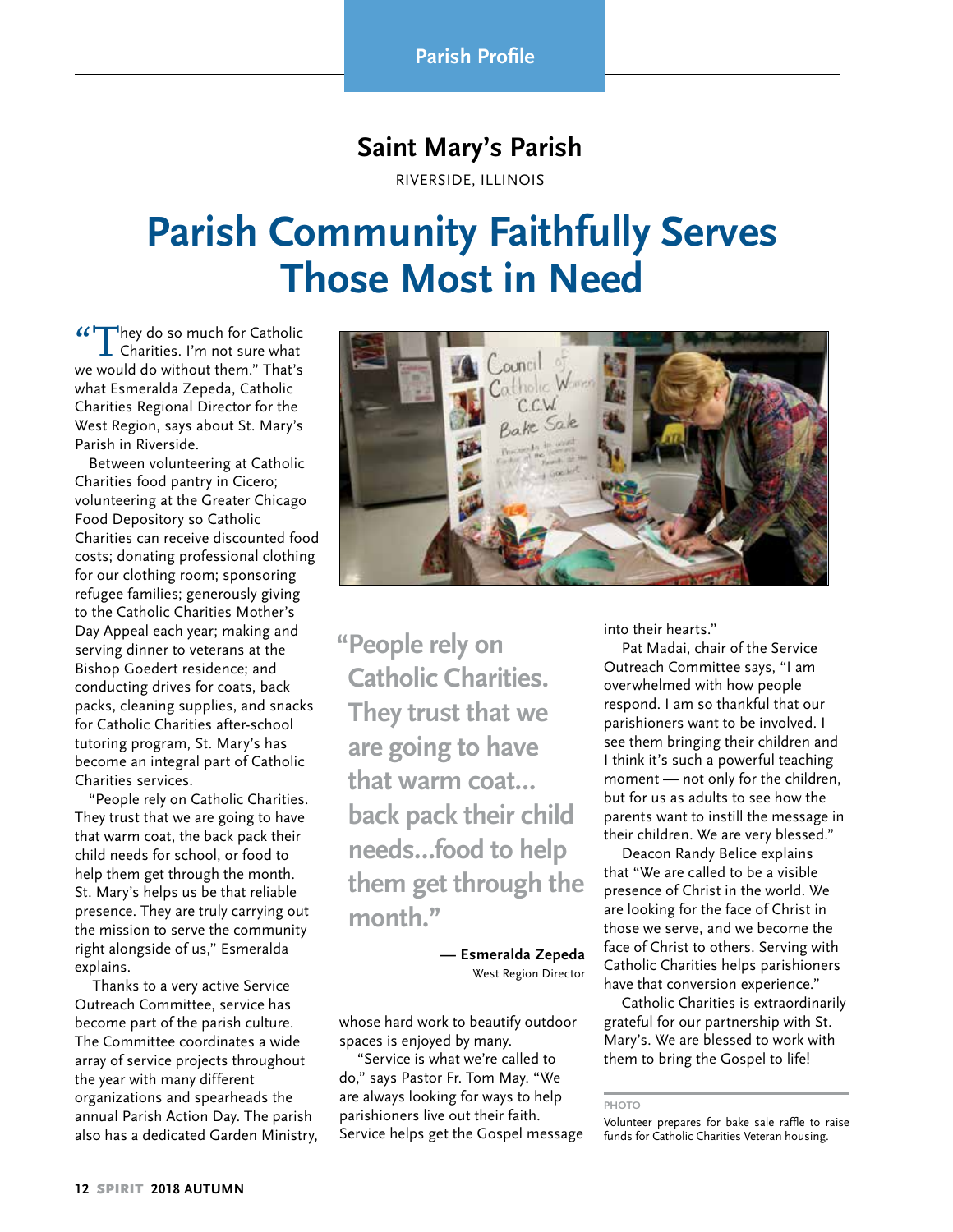

## **Catholic Charities Interns Meet with Former President Obama**

On August 28, a group of student interns with the Catholic Charities and One Summer Chicago-Computer Coding Program were surprised by a special visit from former United States President, Barack Obama who was also joined by Chicago Mayor Rahm Emanuel. The students enjoyed a conversation with the former president and received a brief lesson in coding. The program is aimed at helping students explore the field of computer science and technology with the fundamentals of coding, creating their own apps, and principals of entrepreneurship. Through One

Summer Chicago, Catholic Charities has partnered with Eric Solorio Academy High School on the city's southwest side for two years and impacted 36 students.

**PHOTO** One Summer Chicago-Catholic Charities interns with former President Barack Obama and Chicago Mayor Rahm Emanuel.

## **Successful Pope Francis Ministries Shower Program Expands to Three Days**

After a successful pilot run in the spring and summer, the new shower facilities are now available to clients three times a week. Each Monday, Wednesday, and Thursday, clients receive towels, toiletry kits and a change of clothes. The success of the program is due in large part to the generous volunteers coming together to assist with welcoming clients, helping with washing towels,

and collecting and organizing toiletries and clothing. The shower program is in need of toiletries and new socks and underwear for men and women. In addition, volunteer opportunities are available for the shower and supper programs. For more information, please contact Andrew McKernin, (312) 655-7557 or at amkernin@catholiccharities.net. **PHOTO** Shower program client.





# **Employment and Veterans Resource Fair Help Veterans Seeking Job Opportunities**

In October, more than a dozen businesses and corporate partners were on hand to recruit employees at Catholic Charities Employment and Veterans Resource Fair at St. Casimir Auditorium on the city's southwest side. Veterans seeking employment presented resumes and met with recruiters to learn

about various job opportunities. The Catholic Charities Employment Program assists veterans through supportive services including job placement, resume writing, referrals to vocational training programs, and other services such housing.

**PHOTO V**eteran consulting with Jewel Osco representative about opportunities.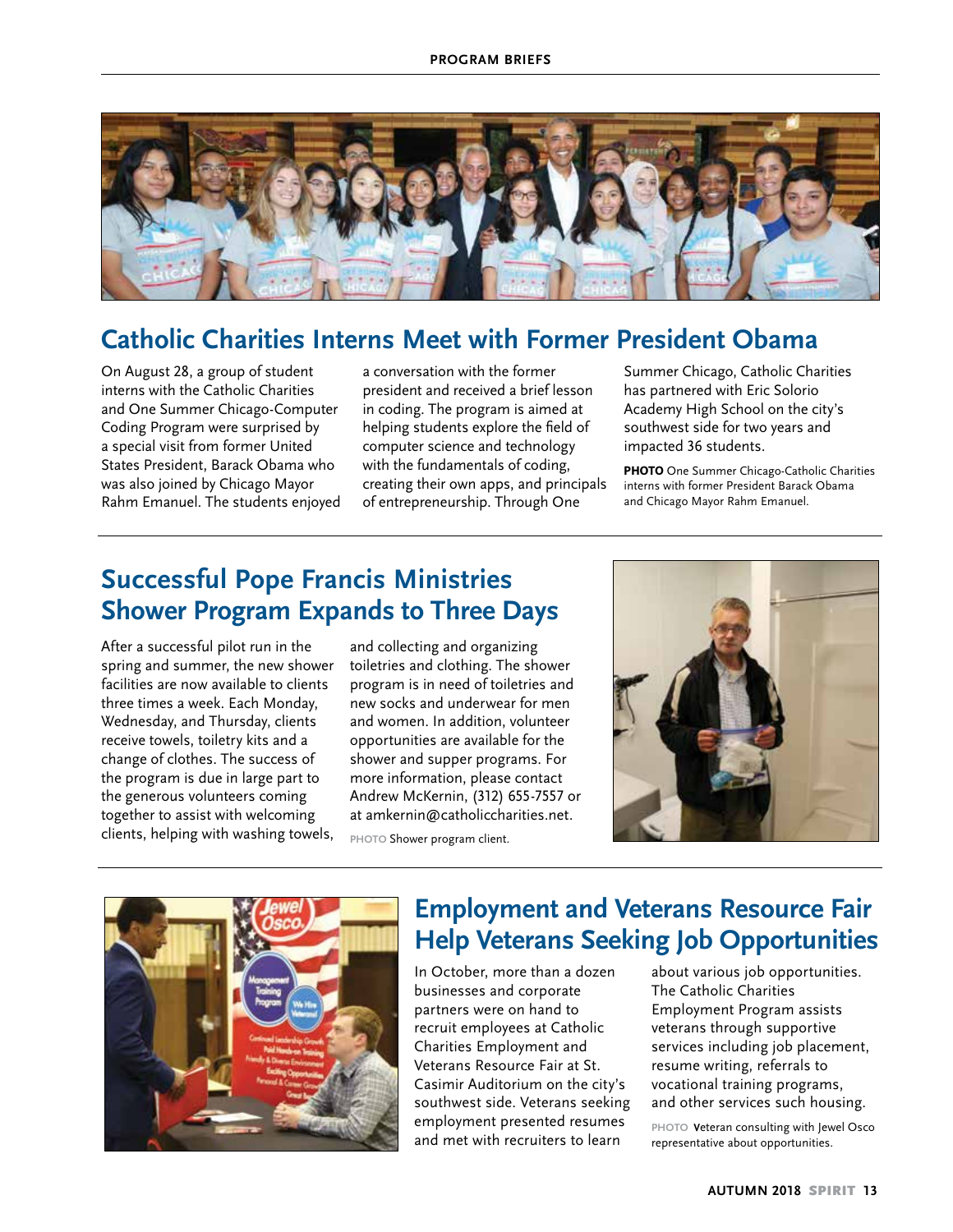## **Past Events**



Scott Rubin, Jack McNamara,Rob Ferrigan, Deninis Vaughn

#### **William E. Joyce Golf Invitational August 6, 2018**

*Benefiting LOSS Program* 156 guests

**\$75,777** CO-CHAIRS *Jim Sexton and Jack Miller*



## **Holy Family Villa Monsignor John Kuzinskas Golf Invitational August 9, 2018**

*Benefitting Holy Family Villa* 194 guests **\$49,566**

**CHAIRS** *Mike Hyzy and Don Migler*



Mike Hyzy and Don Migler John & Lisa Burke, Monsignor Boland

#### **Harvest of Hope October 5, 2018**

*Benefitting Programs in the North Region* 228 guests **\$64,237 raised** CHAIRCOUPLE

*John & Lisa Burke*



#### **Patrick J. Ryan Golf Outing August 9, 2018**

*Benefitting the Loving Outreach to Survivors of Suicide (LOSS) Program for Children & Youth* 300 guests

**\$126,139 raised**

**CHAIRS** *Jim & Marie Ryan* 



Sr. Mary Ann Dosen Dennis & Kristina Kelleher, and Monsignor Boland

#### **Gala of the Arts September 7, 2018**

*Benefiting the Family Stabilization Program* 531 guests

#### **\$338,732 raised**

CHAIRCOUPLE *Dennis & Kristina Kelleher*

**\$654,451** <sup>|</sup> **raised this summer to support programs and services** 

# **FOR ALL EVENT PHOTOS flickr.com/ccofchicago**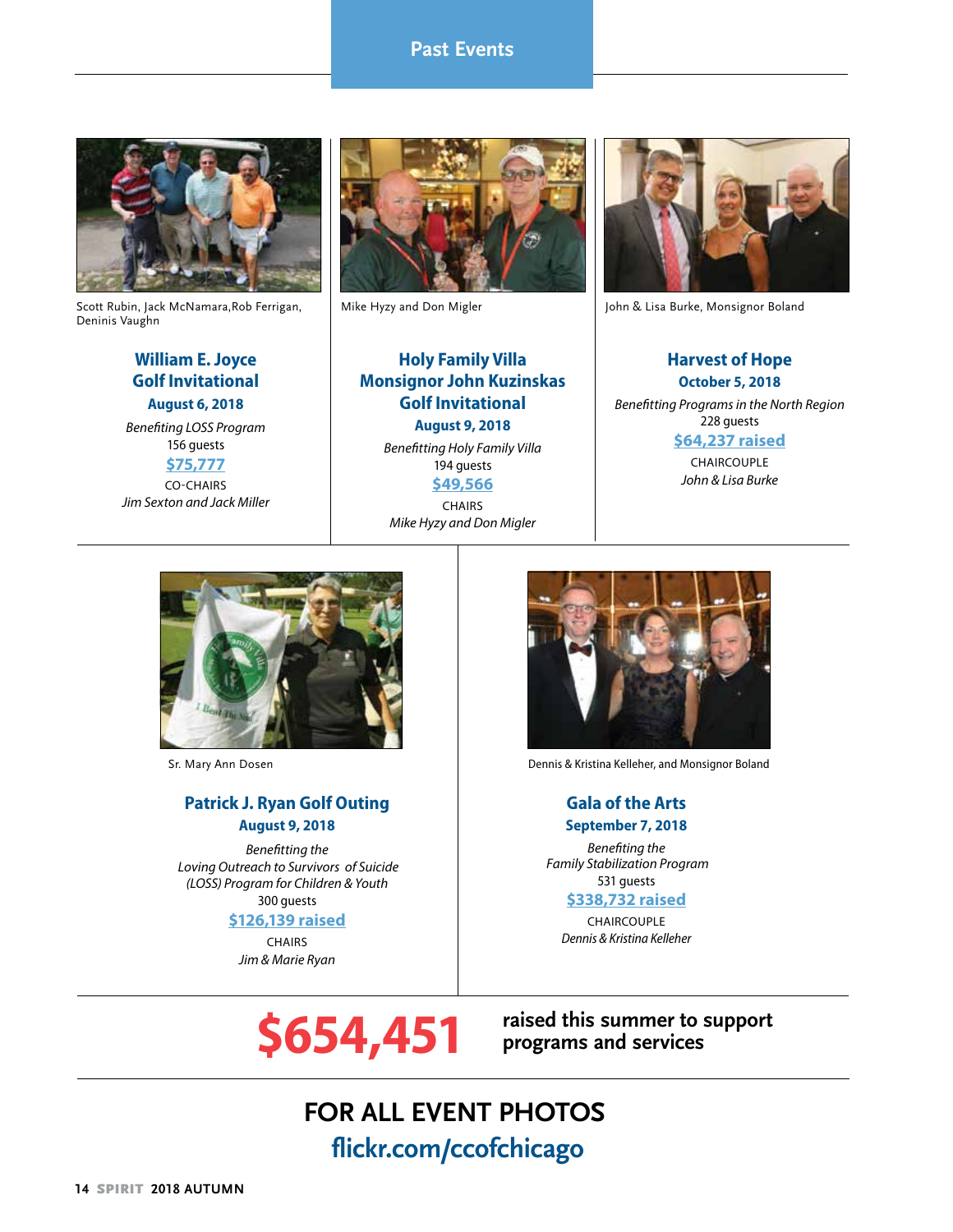#### NOVEMBER 8

#### **Holiday Tea & Boutique**

The event promises to be a great day of high tea and holiday shopping on November 8 at The Club at Wynstone in North Barrington. Tickets are \$65 and early reservations are suggested. Proceeds benefit Lake County programs

#### DECEMBER 7

#### **Spirit of Saint Nicholas Ball**

A reception, gourmet dinner and wine, live dancing and entertainment by the Ken Arlen Orchestra, cocktails, and late night "sweets and treats" will be featured at this black-tie celebration of the Christmas season on December 7 at the Hilton Chicago. Honorary chairmen are Most Reverend Cardinal Blase J. Cupich and Monsignor Boland. The 2018 Chaircouple is Scott Rhonda and Swanson. Tickets are \$550 and proceeds benefit children's programs

#### JANUARY 27 **d'Vine Affair**

An elegant wine tasting at the Union League Club of Chicago featuring more than 250 wines from around the world as well as a craft and imported beer tasting, gourmet hors d'oeuvres, desserts and a Wine Appreciation Seminar. Proceeds benefit Catholic Charities Self-Sufficiency programs in Cook and Lake counties. Tickets are \$150.

#### FEBRUARY 1

#### **Patrick J. Ryan Main Event**

The Patrick J. Ryan Main Event was established by former Illinois Attorney General Jim Ryan and his wife Marie and their family in memory of their son Patrick who died of suicide in 2007. The event will feature an exciting night of 8 to 10 talented, Golden Glove-style amateur boxing fights, cocktails, hors d'oeuvres, and ringside seating with dinner. Proceeds from this event will benefit the Loving Outreach to Survivors of Suicide (LOSS) Program, created for children and youth who have endured the loss of a loved one to suicide. Tickets are \$250.

#### FEBRUARY 8

#### **First Look for Charity**

First Look for Charity is the Chicago Auto Show's preview night at McCormick Place that benefits local nonprofit organizations, including Catholic Charities. The event will feature access to Catholic Charities private reception suite, a "first look" at the premier display of vehicles on the auto show floor, live entertainment, a chance to win one of two new cars: a 2019 Chevy Blazer or a 2019 Jeep Compass. The event benefit the Maternity and Adoption programs and the Neighbors in Need Fund. Tickets are \$275.

#### FEBRUARY 16 **Charities Royale Casino Night**

The Junior Board's 12th annual Casino Night will be held at the Chicago Cultural Center. The event features hors d'oeuvres, a premium open bar, gaming tables, a silent auction and live entertainment from the Outcast Jazz Band. Proceeds benefit the Family Stabilization Program. Tickets are \$100 and early reservations are suggested.

#### FEBRUARY 23

#### **Compassion In Action Dinner**

Join us for the 14th annual Compassion in Action Dinner at Glenwoodie Golf Club in Glenwood. The event benefits Catholic Charities South Region. Tickets are \$65.

#### FEBRUARY 23

#### **Nite at the Net**

Join us at the Hinsdale Racquet Club with special guests Chicago Blackhawks Coach "Q" Joel Quenneville, Eric Ferguson of 101.9 FM, and Chicago Blackhawks Hall of Famer Denis Savard. This event features two hours of fastpaced tennis drills, food and beverages, a silent and live auction, raffle, and DJ. Proceeds benefit the Neighbors in Need fund. Tickets are \$150 for tennis, food, and cocktails, or \$100 without tennis.



**Denise Samulis (312) 948-6864** • dsamulis@catholiccharities.net  **www.catholiccharities.net/events**









- **1 Spirit of Saint Nicholas Ball** Michael & Claire O'Grady, Msgr. Boland, Cardinal Cupich, Rhonda & Scott Swanson
- **2 d'Vine Affair** Couple sample wine at tasting.
- **3 Patrick J. Ryan Main Event** Challengers in the ring.
- **4 Charities Royale Casino Night** Participants try their luck placing bets.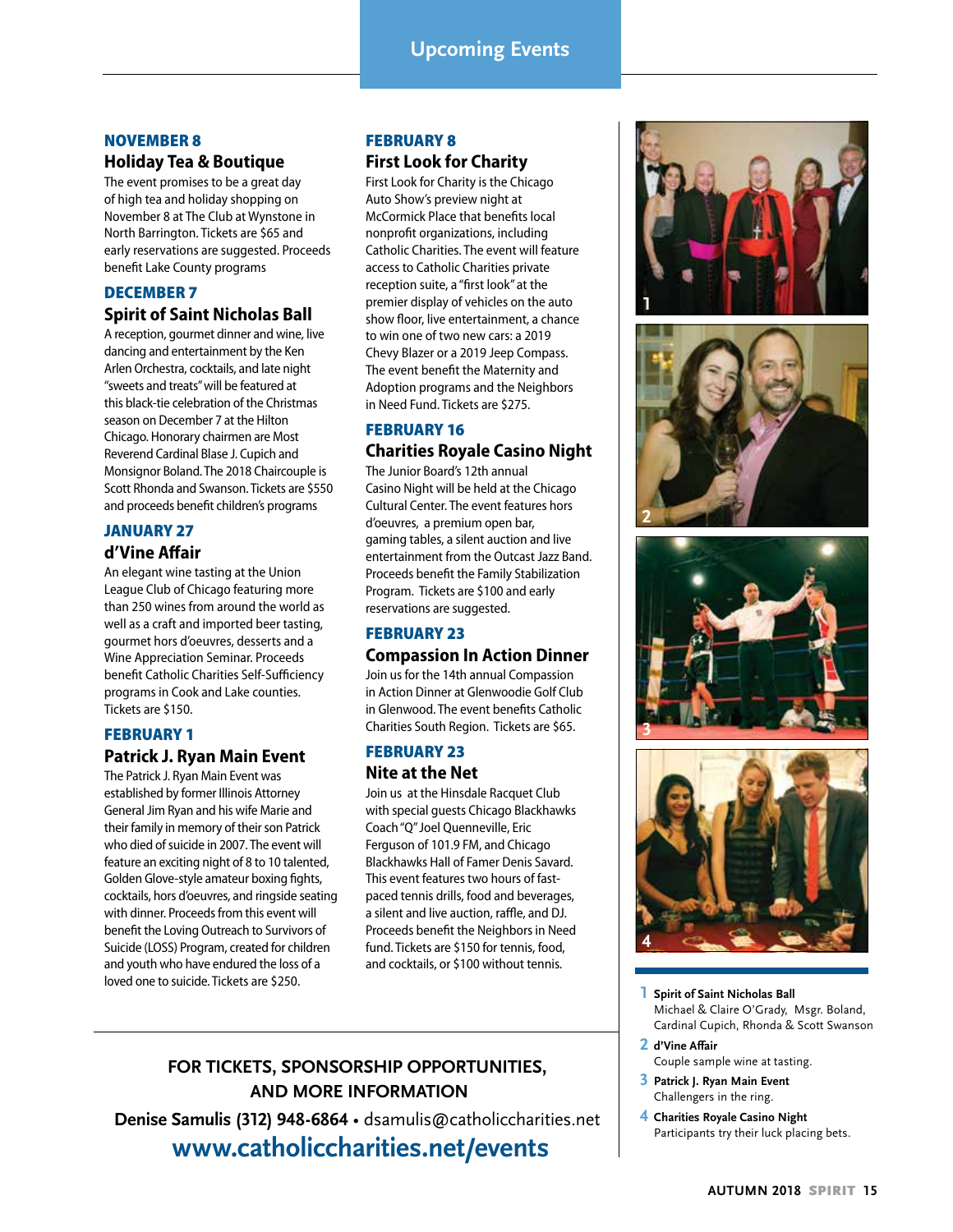# **Daniel P. Haerther Charitable Trust**

*Supporting Family Stabilization Services*



The late Daniel P. Haerther was a veteran of the Navy, having served in WWII and the Korean War. After his military service, he was engaged in a number of business and charitable ventures in Chicago.

Upon his death in 2007, the Daniel P. Haerther Charitable Trust was established to continue Mr. Harther's charitable activities. The Trust supports Catholic Charities outreach to the agency's most vulnerable families in need. It also supports the Shedd Aquarium of which Dan was a Trustee, the Morton Arboretum, and Princeton University, Dan's alma mater. The Trust also established a scholarship program for high school students to help them through high school and prepare for college.

 For nearly a decade, the Daniel P. Haerther Charitable Trust has generously supported the Family Stabilization Services program. This program provides assistance to those whose lives have been disrupted by unplanned events such as domestic crisis, fire, unemployment, or relocations,

or who for any reason are in need of emergency food or clothing. Individuals and families in need of assistance receive food, clothing, and additional resources through several referral sites. Catholic Charities serves 1.6 million meals through its network of eight food pantries.

Former Catholic Charities Board President and long-time board member, Richard W. Burke, Sr., is one of the trustees who manages the Daniel P. Haerther Charitable Trust. "I think Mr. Haerther would be very pleased to see the benefit resulting from its grant to Catholic Charities is for people who are hard pressed when they come to Catholic Charities," said Burke. "My wife and I are quite touched by the care Catholic Charities personnel extends to clients. We are always very impressed by the devotion and commitment they have to helping those in need."

Client receives food from Catholic Charities Casa Catalina food pantry.

# **Thank You**

**to our many Foundation Partners**



#### **Walter J. & Edith Best Foundation**

The Foundation has continued their longstanding support of our adoption program. This gift will help Catholic Charities to continue to provide comprehensive services for birth parents, adoptive families, and adopted children. We are grateful for the Foundation's commitment to the welfare of children.

#### **Aileen S. Andrew Foundation**

The Foundation has provided much-needed general operating support to Catholic Charities benefitting programs located throughout Cook and Lake counties.

#### **Season of Concern**

With the support of Season of Concern, we will be able to continue to offer caring, compassionate support to help those who are living with HIV/AIDS in Lake County. The HIV/AIDS Program reaches those who are most in need of services, offering comprehensive case management, counseling, nutrition, and referrals to address barriers to accessing care. Catholic Charities has the only food pantry in Lake County specific to the dietary needs of those living with HIV/AIDS.

**PHOTO**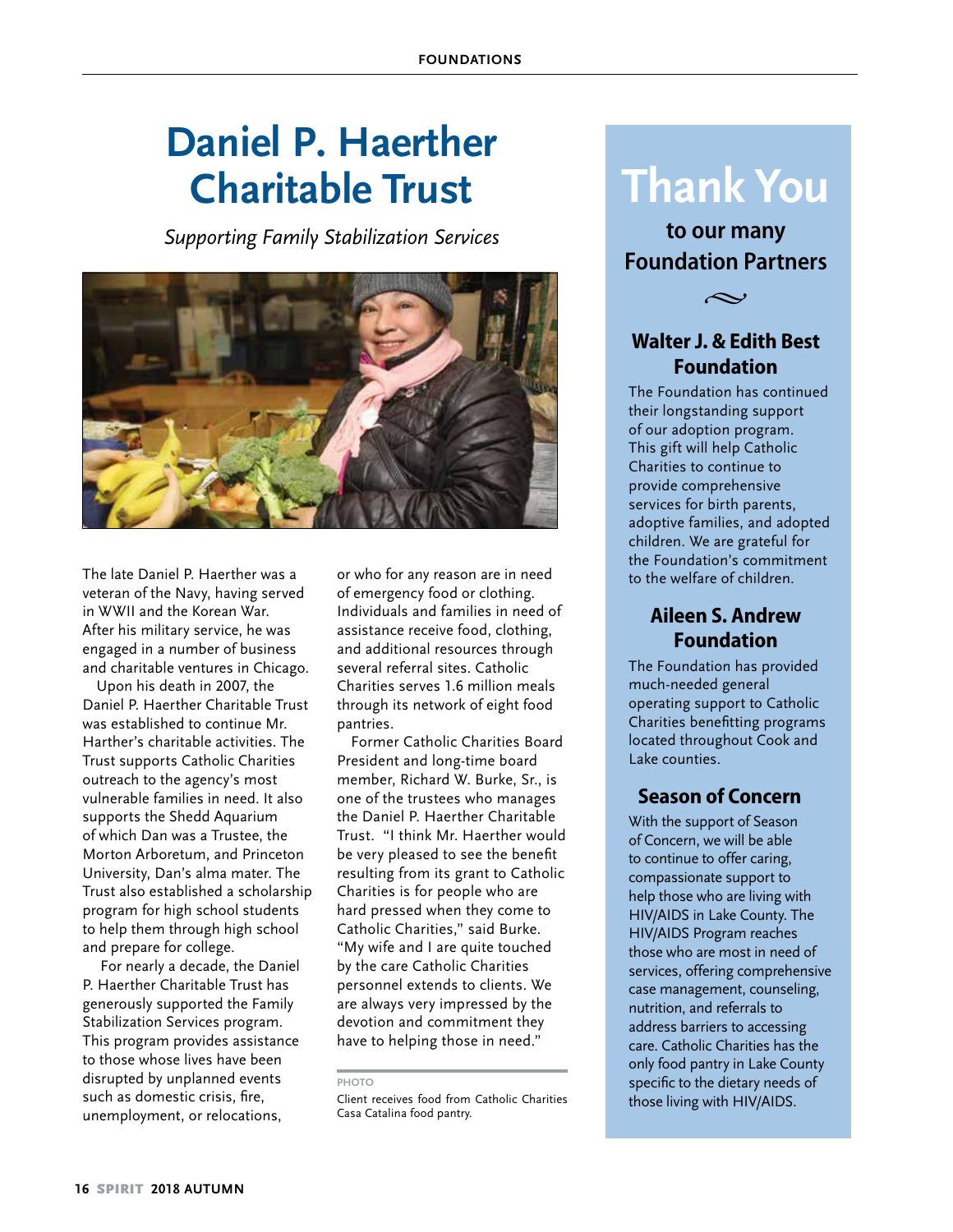

# **101st Annual Meeting of the Board of Advisors**

On October 4 nearly 350 members of the Catholic Charities Board of Advisors and guests gathered for the 101st Annual Meeting of the Board at the Hyatt Chicago. Board Chair Leonard E. Wiatr and Monsignor Boland shared remarks, highlighting the theme of the 2018 Annual Report, "Built on Faith and Hope."

 "This year's Annual Report reminds us that our founding roots and values must continue to guide us in the future," said Len. On this Feast of St. Francis, Len also quoted St. Francis who said "Preach the Gospel at all times. If necessary, use words." "I can think of no better organization that preaches the Gospel in all it does than Catholic Charities."

Monsignor Boland also thanked

Len who will be completing his two year term as Chair of the Board. Janice Klich, MD was welcomed as Chair-Elect. Each Board member also received a copy of the newly published "A Century of Hope" a book highlighting the history of Catholic Charities over the past 100 years.

At this meeting, the Board also welcomed 43 new members who will serve on Standing Committees of the Board and Event Committees. Also recognized were Distinguished Board members and individuals and institutions for their remarkable contributions to the Catholic Charities mission

**PHOTO** New Board Members welcomed at the 101st Annual Board Meeting

#### **New Chair-Elect Janice Klich, MD**



Msgr. Boland, Dr. Janice Klich, and Leonard Wiatr

#### **2018 Board Member Recognition Awards**

#### RECIPIENTS

- **John and Laura Brinkerhoff**  *Compassion in Action Award*
- **Timothy J. Rivelli**  *Dennis F. Kelly Award*
- **The Honorable Michael Y. Scudder, Jr.** *St. Thomas More Award*
- **The Order of Malta** *Bishop Edwin M. Conway Caritas Christi Urget Nos Award*
- **Eileen Higgins** *Francis Cardinal George Mission of Charity Award*
- **Ed Guerrero** *Francis Cardinal George Mission of Charity Award*
- **Linda Rox** *Volunteer of the Year*

# **Junior Board** | **2nd Annual Scavenger Hunt**



The Junior Board Scavenger Hunt, now in its second year, explored the Lincoln Park neighborhood in Chicago including Lincoln Park Zoo with a group of about dozen youth from the Peace Corner. The youth along with Junior Board volunteers, embarked on fun day filled with learning about some of Chicago's most visited sites. "Many

of the youth we work with at the Peace Corner don't regularly encounter places beyond their neighborhood," said Noreen Russo, junior board manager with Catholic Charities. "We are grateful for the volunteers who helped make this opportunity memorable."

**PHOTO** Peace Center youth with Junior Board volunteers.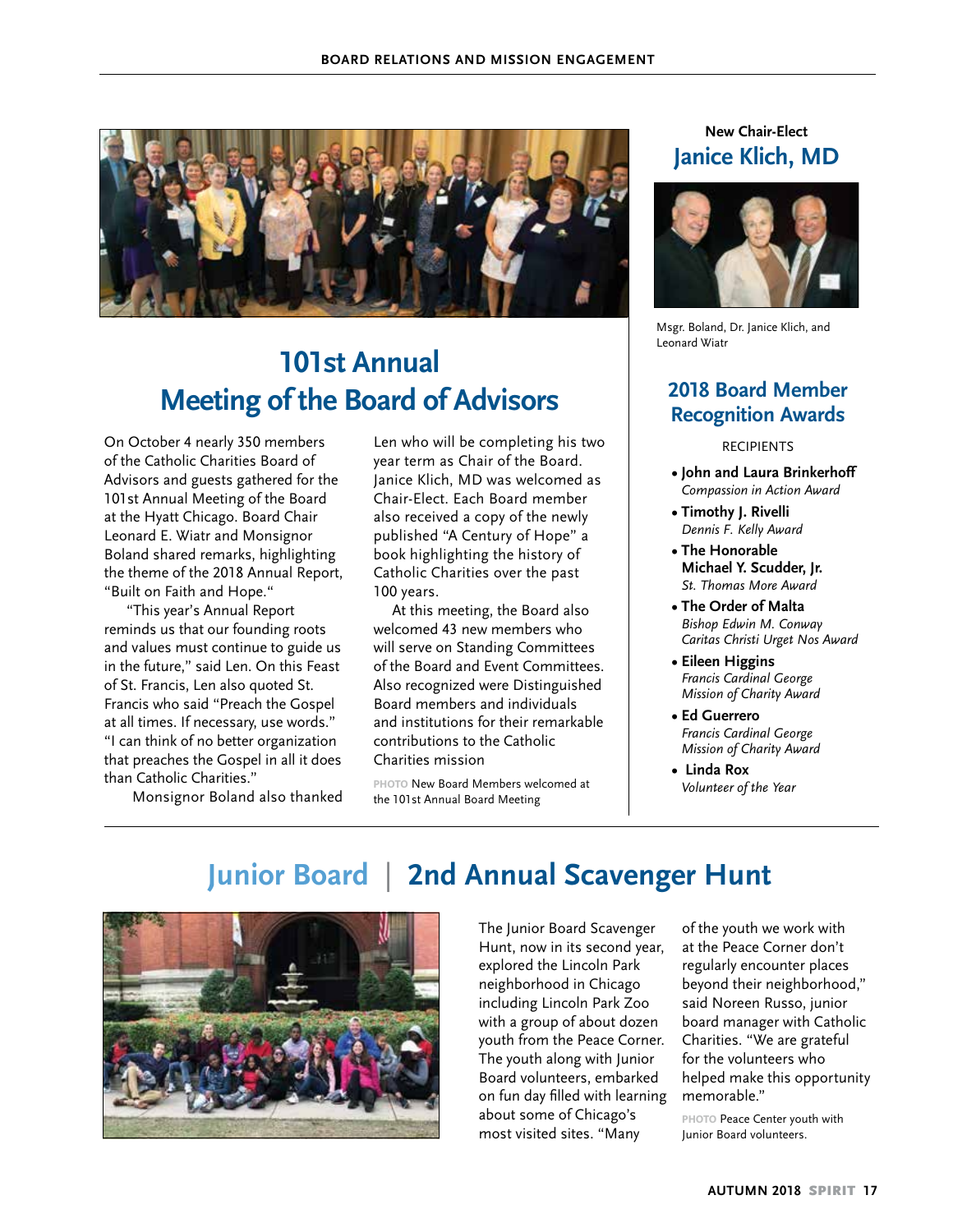## Akeam Jones

# **Veterans Employment Program Provided Professionalism and Compassion**

**T** served in the United States<br>Navy for 20 years where I was a structural technician and drill sergeant. I was good at either fixing airplanes or commanding recruits and leading teams. Once I left the Navy, I felt my skills set would easily translate into the aviation maintenance industry. Little did I know I would face a challenge many veterans face when transitioning out from military life – starting over.

After consulting with military leadership on the next phase of my career, I decided to enter the field of Information & Technology (IT). I knew I enjoyed learning all things technology, including trouble shooting and research. The Post-9/11 GI bill allowed me to immediately start working towards my associate's degree and soon after on my bachelor's degree. While I was studying IT and learning technology theories, I wasn't receiving the hands-on training to keep up with the ever evolving IT field. I thought with my military experience and multiple degrees, I would easily be able to land my dream job. I submitted resume after resume and went on a few interviews only to be told I didn't meet the credentials the employer was looking for. Through this process I learned technology certifications were a requirement, but with my GI funding running out and very little resources available to me, I became frustrated and discouraged. What was I going to do now?

I soon learned about a job readiness program through the Department of Veterans Affairs, it was there where I met Mitch Siegel,



**"Catholic Charities gave me hope; they're taking care of people daily and getting them back on their feet. I am always going to be grateful."**

job developer for Catholic Charities Veterans Employment Program of Lake County. I was in a resume workshop Mitch was leading where he sat down with me and took the time to help me tailor my resume specific to the jobs I was applying for. It was a humbling experience to learn that it was ok to take advice and learn a different approach after my own technique wasn't showing results. Mitch made it a point to say "if you're going to be successful,

it's going to be because YOU are going to put forth the effort." Being held accountable really cultivated my relationship with Mitch. His guidance led me to my first federal government position. But I wasn't done; Mitch continued to stay involved as my mentor and assisted me in landing my dream job, working as an IT professional for the United States Military Enlisting Processing Command Center in North Chicago.

My job search was difficult and very emotional. The transition affected my confidence, but because of the Catholic Charities Veteran Employment Program, I was able to accomplish in six to seven months what may have taken two to three years to accomplish on my own. I don't consider myself a success story, I consider myself a recipient of the compassion and professional knowledge of someone who was just waiting to share it.

I am going to be like Mitch one day, I want to teach others. I am now involved in dual master's program, and once that's done will pursue a doctorate in technology education.

I always say good fortune is when opportunity aligns with preparedness. When I met Mitch, I was prepared to listen and he was prepared to teach. Everything lined up and went forward from there. Catholic Charities gave me hope; they're taking care of people daily and getting them back on their feet.

I am always going to be grateful.

Monsignor Boland, Akeam Jones, Mitch Siegel

**PHOTO**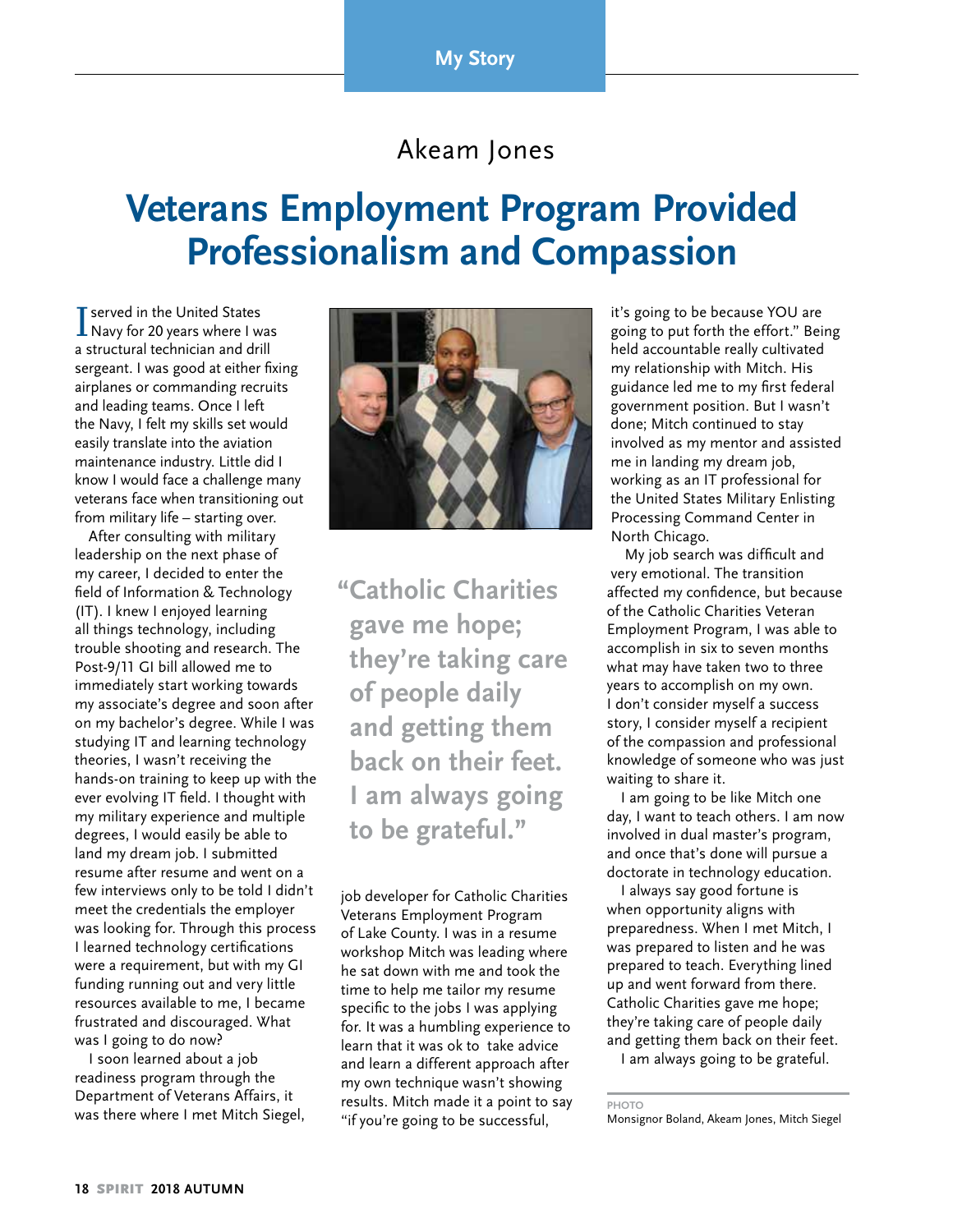# FROM LETTERS FROM SOCIAL MEDIA

These stories were submitted to Catholic Charities through the mail or online.

#### **We welcome your submissions, stories, and memories.**

Back around 2003, I was going through a difficult time in my life. I was involved in a domestic violence relationship that I was trying to get me and my boys away from. I lost my job. I had no money and felt helpless. My abuser used that situation to further abuse me and my boys.

Somebody told me to contact Catholic Charities for assistance on money to move with. Catholic Charities paid my rent at my apartment which allowed me to save a month's pay and move me and my boys away.

It's now 14 years later and I'm still very grateful and will never forget the help I received.

—Shelly

I happen to be involved in Catholic Charities. I am in the program Streets to Home. Last year at this time I was homeless and didn't have a place to live. I got involved, and they found me a wonderful one bedroom apartment that's all mine, and I'm just so grateful and so thankful. I've started going back to church.

I try to help other people too and tell them about it. So maybe they can feel like I feel. Catholic Charities has brought me back to myself and made me a whole human being.

—Anonymous





**EMAIL** communications@catholiccharities.net

**MAIL** Catholic Charities c/o Spirit Magazine 721 N. LaSalle Street, Chicago IL 60654

# **CONTACT US GET IN TOUCH**

# **On the Web**

**FIND US** at **ccofchicago** on **P FIC** You this



**VISIT US** at **www.catholiccharities.net/spirit**